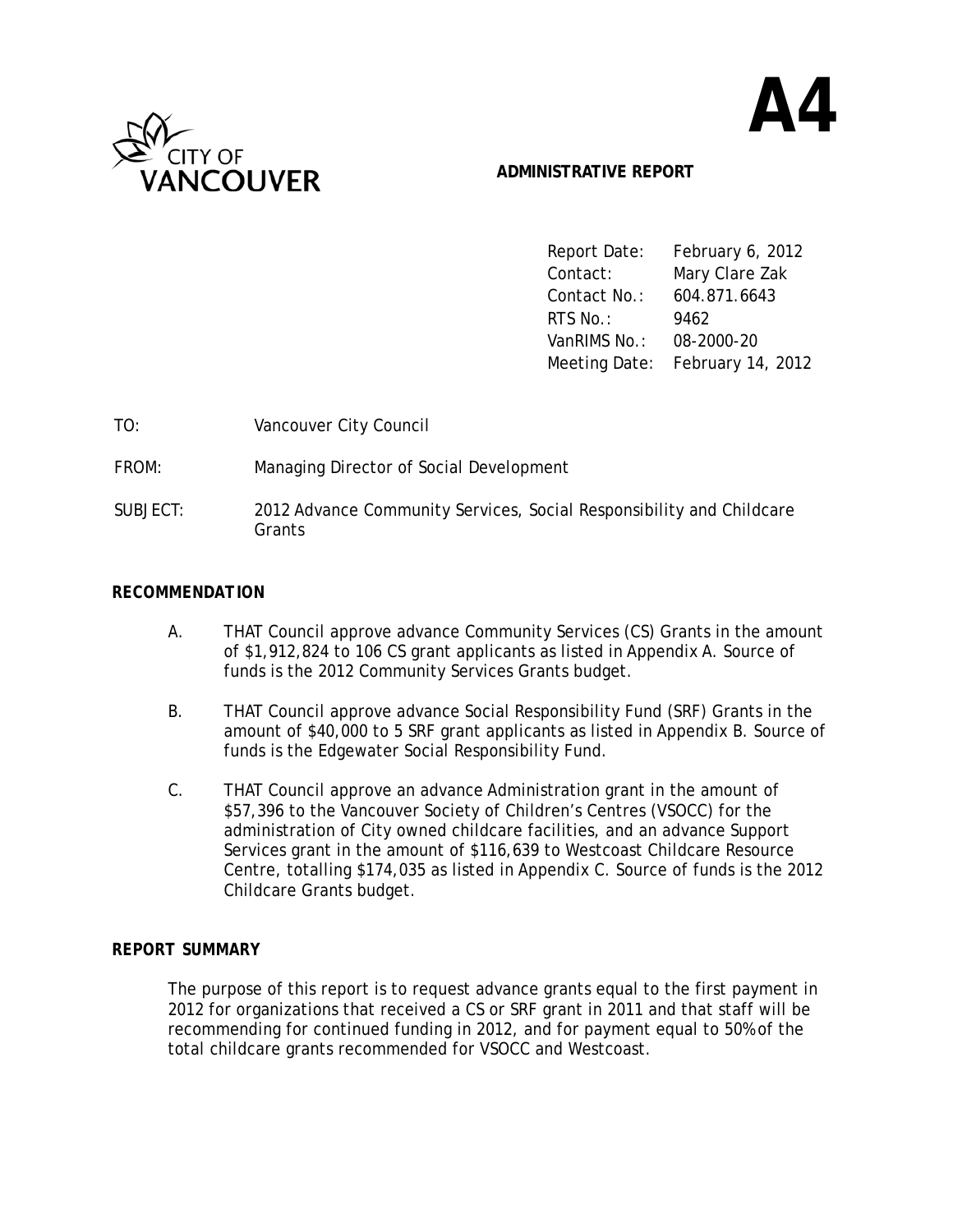### *COUNCIL AUTHORITY/PREVIOUS DECISIONS*

Approval of grants require eight affirmative votes.

#### **Community Services Grants:**

On March 7, 1978, City Council established the Community Services Grants program. On October 9, 2003, City Council approved revisions to the Community Services Grants program, including three funding streams: Neighbourhood, Direct Social Service, and Organizational Capacity Building.

#### **Social Responsibility Fund:**

On July 20, 2004, as part of the rezoning conditions for the Plaza of Nations, Council accepted a public benefit offering from Edgewater Casino including a donation of \$200,000 annually, towards the Social Responsibility Fund. Council approved funding guidelines in October 2006.

### **Childcare Grants:**

Council established the annual Civic Childcare Grants program on October 23, 1990 as part of the 1990 Civic Childcare Strategy.

### *CITY MANAGER'S/GENERAL MANAGER'S COMMENTS*

The City Manager recommends approval of the foregoing.

## *REPORT*

## *Background/Context*

On February 17, 2011 a total of \$4,128,400 in Community Services Grants, \$100,000 in SRF grants, \$114,791 to VSOCC for the Childcare Administration grant, and \$233,278 to Westcoast for the City-Wide Support Services grant was approved.

Many applicants to the Community Services Grant and Childcare streams and some applicants applying to the Social Responsibility Fund have received City funding in the previous year for either core funding or initiatives beyond one year in length. Gaps in funding can result in service disruptions to residents and financial difficulties for non profit service providers.

Normally organizations awarded CS or SRF grants receive first payment on approximately March 1. In 2012 the final City operating budget will be approved after this date, creating a gap in funding for funding recipients. Staff propose to remedy this through an advance equal to the first payment in 2012 for organizations that received a CS or SRF grant in 2011 and that staff will be recommending for continued funding in 2012.

Similarly, VSOCC and Westcoast have been funded annually through the Administration and City-Wide Support grants with a similar timeline, and will also experience cash flow issues as a result of the pending operating budget approval this year. This report recommends an advance equal to 50% of the amount of last year's grant. Final grant recommendations will be made in April.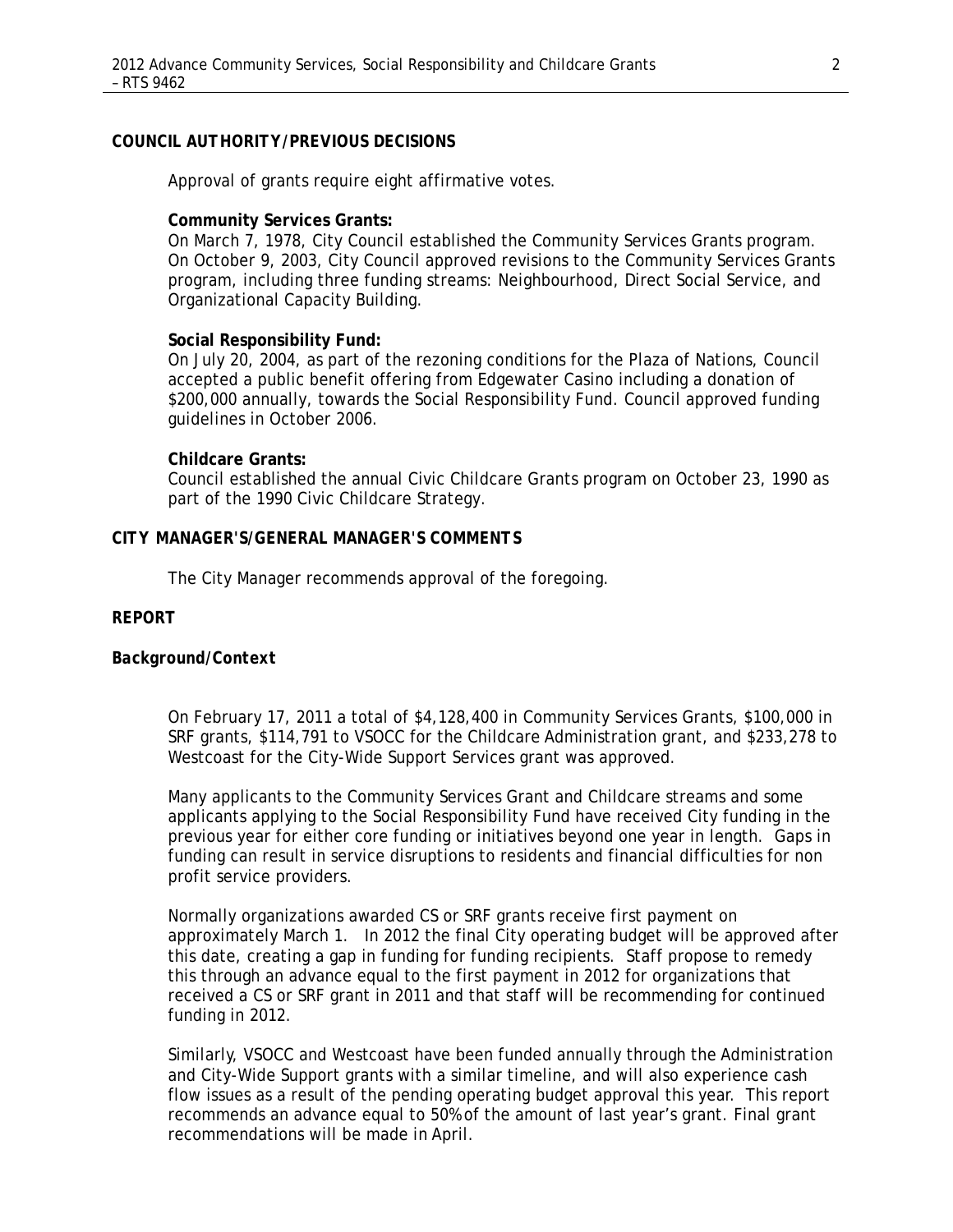### *Strategic Analysis*

All of the grants outlined in this report are to non-profit organizations that operate on very tight budgets. A grant delay of as little as one to two months will likely create a cash flow problem for many of them that will impact service levels, staffing and ultimately the wide range of marginalized and at-risk citizens whom they serve.

Feedback from senior managers with funded programs indicates that the City's provision of advance installment grants is both critical to the maintenance of a continuum of service but is also a strong message that the City understands the pressures faced by the non-profit sector and is working in partnership to ease these in any way possible.

Similar advances for Cultural grants have been recommended and approved by Council since 1989. This report recommends a similar practice and aligns the City's social and cultural granting practices, and helps support the 2012 short term Business Plan Charter corporate grant review that includes alignment of best practice across City granting initiatives.

Advance installments are being recommended for 106 Community Service grant applicants in the amount of \$1,912,824, 5 SRF applicants in the amount of \$40,000, and 2 childcare applicants in the amount of \$174,035 based on the following criteria:

- $\bullet$  The applicant has received a CS, SRF or childcare grant in 2011;
- There are no staff concerns about the applicant's finances, organizational sustainability or overall performance that would prevent recommending funding in 2012; and
- The amount of the advance will be 25% of the proposed 2012 grant if staff plan to place conditions on the grant for 2012 and 50% if staff have no plan to place conditions.

|                                                                 | <b>Total Allocated - 2011</b> | <b>Total Recommended</b><br><b>Advance Grant - 2012</b> |
|-----------------------------------------------------------------|-------------------------------|---------------------------------------------------------|
| <b>Community Service Grants</b>                                 | \$4,128,400                   | \$1,912,824                                             |
| Social Responsibility Fund                                      | \$100,000                     | \$40,000                                                |
| Childcare Administration and<br><b>City-Wide Support Grants</b> | \$348,069                     | \$174,035                                               |
| <b>TOTAL</b>                                                    | \$4,576,469                   | \$2,126,859                                             |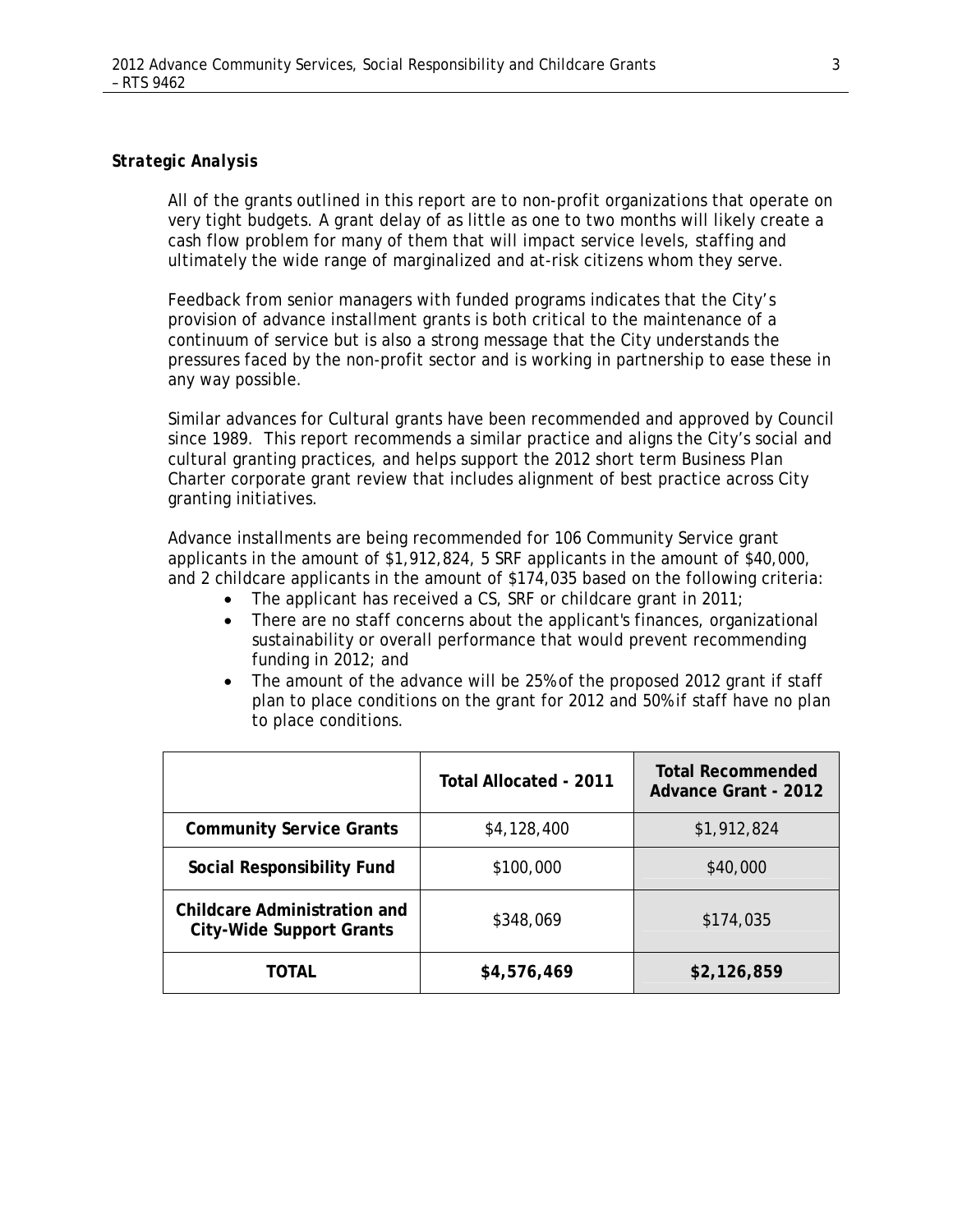Subject to Council approval, applicants will be notified in writing that approval of an advance grant and payment does not represent a commitment for any additional funds. Additional funds depend on the grant budget levels established by Council for 2012 and Council's final approval of recommended allocations.

Once Council has approved the final grant recommendations brought forward in April 2012, the balance of grant payments will be made and any adjustments will be made and disbursed according to the quarterly or semi-annual payments.

## *Implications/Related Issues/Risk (if applicable)*

### *Financial*

The 2011 Community Services Grants budget was \$4,128,000.

The 2011 Childcare Grants budget was \$1,160,200.

The unallocated balance in the Social Responsibility Fund, as of December 31, 2011, is \$542,665.

Pending finalization of the 2012 Operating Budget, this report recommends advance approval of \$1,912,824 from the 2012 Community Services Grants budget to 106 Community Services grant applicants, \$40,000 from the Edgewater Social Responsibility Fund to 5 Social Responsibility Fund applicants, and \$174,035 from the 2012 Childcare Grants budget to two Childcare Grant applicants.

Final recommendations for the 2012 Community Services, Social Responsibility Fund and Childcare Grants will be submitted to Council for approval in April of 2012. In recent years, Social Policy has managed to maintain funding levels for most existing funded programs while still being able to address emerging issues and a large increase in grant requests. Pending those recommendations, any adjustments will be made to the balance of the grants awarded to the organizations.

### *CONCLUSION*

All the grants outlined in this report provide an important contribution to the delivery and sustainability of social and childcare services in Vancouver, to a wide range of population groups serving marginalized and at-risk citizens, as well as children and families. Current funding levels in the non-profit sector do not allow for any gap in funding without resulting in cash flow problems that are likely to impact service levels, staffing and program integrity. Further, the recommendations help better align social grants with existing City practice.

\* \* \* \* \*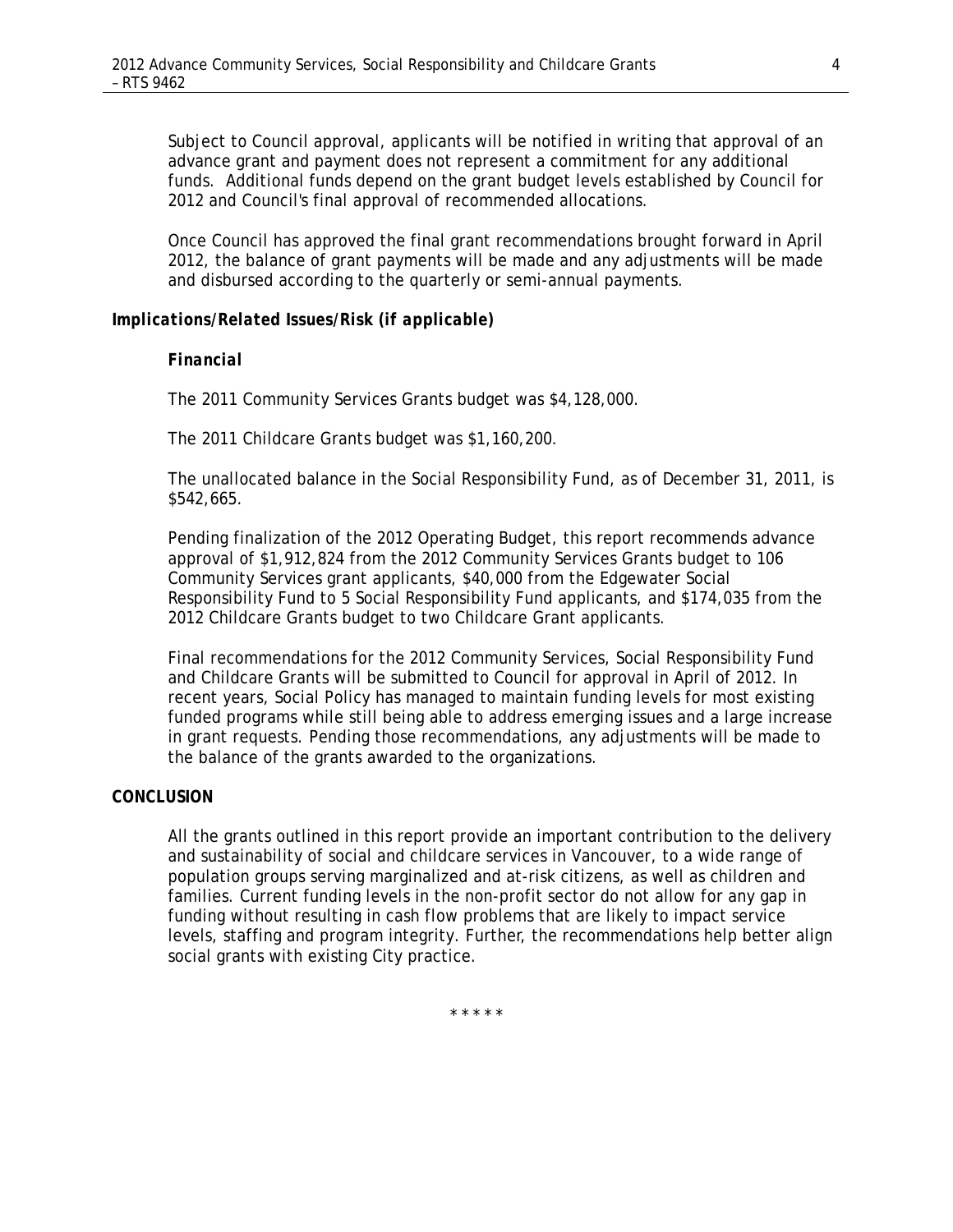# **2012 Advance Grants to Community Services Applicants**

| <b>Agency</b>                                                                 | 2011      | 2012      | <b>Advanced</b> | <b>Advanced</b> | <b>Conditions/Comments</b>                                                                                                                                                                                                                                                                                                                                                                                                                                                                                                                                       |
|-------------------------------------------------------------------------------|-----------|-----------|-----------------|-----------------|------------------------------------------------------------------------------------------------------------------------------------------------------------------------------------------------------------------------------------------------------------------------------------------------------------------------------------------------------------------------------------------------------------------------------------------------------------------------------------------------------------------------------------------------------------------|
|                                                                               | Grant     | Recommend | payment<br>50%  | payment<br>25%  |                                                                                                                                                                                                                                                                                                                                                                                                                                                                                                                                                                  |
| 211 British Columbia                                                          | 25,400.00 |           |                 |                 | Comment: Staff have identified a                                                                                                                                                                                                                                                                                                                                                                                                                                                                                                                                 |
| Services Soc                                                                  |           | 25,400.00 | 12,700.00       |                 | more appropriate source of funds<br>for BC211's Street and Shelter Help<br>Line and recommend a portion of<br>funding through the Social<br>Responsibility Fund. City staff will<br>also facilitate discussions with the<br><b>Greater Vancouver Shelter Strategy</b><br>to help streamline information<br>gathering in support of the Line.                                                                                                                                                                                                                     |
| Aboriginal Front Door<br>Society                                              | 40,000.00 | 45,000.00 | 22,500.00       |                 | Comment: An increase of \$5,000 is<br>recommended to enhance staffing<br>for core operations of the Society.                                                                                                                                                                                                                                                                                                                                                                                                                                                     |
| Access Pro Bono Society<br>of British Columbia<br>(APB)                       | 8,040.00  | 10,000.00 | 5,000.00        |                 |                                                                                                                                                                                                                                                                                                                                                                                                                                                                                                                                                                  |
| <b>ALDA - Adult Learning</b><br>Develop. Assoc.                               | 10,920.00 | 10,000.00 |                 | 2,500.00        | Comment: Reduction in funding<br>recommended because funding is<br>limited and other applicants rated<br>higher in priority. CONDITIONS: ALL<br>QUARTERLY PAYMENT CONTINGENT<br>ON 1) A SUMMARY REPORT<br><b>OUTLINING THE ORGANIZATION'S</b><br>OVERALL FUNDING OUTLOOK AND<br>STRATEGY FOR 2012, AND 2)<br>RECEIPT OF A REVISED OUTCOME<br>MEASUREMENT FRAMEWORK<br>(OMF) BY JUNE 15 THAT CLEARLY<br><b>OUTLINES THE ORGANIZATION'S</b><br>FUNDED ACTIVITIES IN 2012 AND<br>HOW THE ORGANIZATION WILL BE<br><b>TRACKING AND REPORTING</b><br>RELATED OUTCOMES. |
| Arts in Action Society -<br>Purple Thistle                                    | 15,300.00 | 15,300.00 | 7,650.00        |                 |                                                                                                                                                                                                                                                                                                                                                                                                                                                                                                                                                                  |
| <b>Battered Women's</b><br><b>Support Services</b>                            | 47,756.00 | 47,756.00 | 23,878.00       |                 |                                                                                                                                                                                                                                                                                                                                                                                                                                                                                                                                                                  |
| <b>BC Coalition of People</b><br>with Disab. -<br>Membership &<br>Outreach Co | 37,140.00 | 37,140.00 |                 | 9,285.00        | CONDITION: SECOND QUARTERLY<br>PAYMENT IS CONTINGENT ON<br>RECEIPT BY JUNE 15, 2012 OF AN<br>OMF AND EVALUATION<br><b>FRAMEWORK THAT CLEARLY</b><br><b>OUTLINES HOW THEY WILL BE</b><br><b>TRACKING AND REPORTING</b><br>OUTCOMES FOR 2012.                                                                                                                                                                                                                                                                                                                      |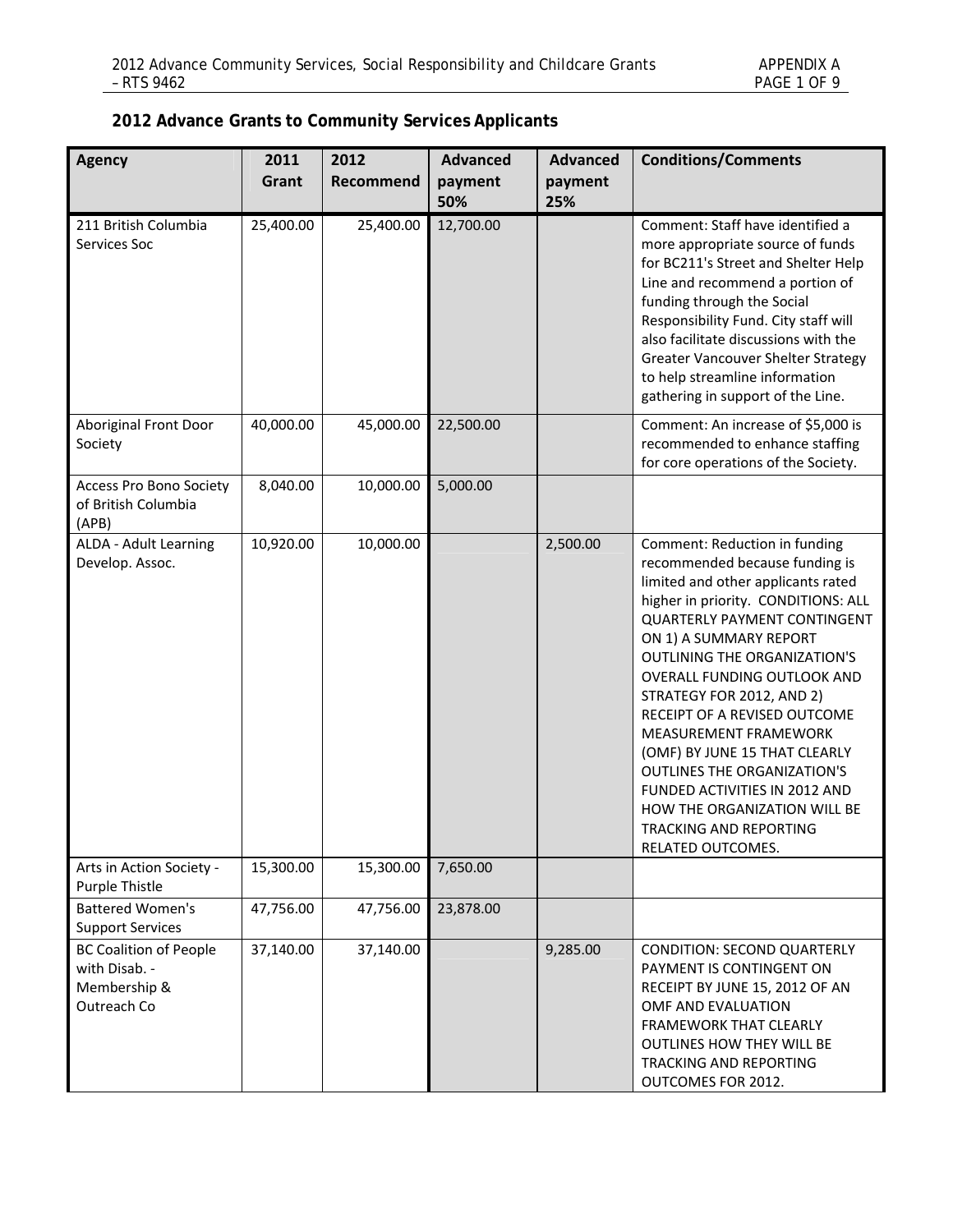| <b>Agency</b>                                                                     | 2011<br>Grant | 2012<br>Recommend | <b>Advanced</b><br>payment | <b>Advanced</b><br>payment | <b>Conditions/Comments</b>                                                                                                                                                                                                                                              |
|-----------------------------------------------------------------------------------|---------------|-------------------|----------------------------|----------------------------|-------------------------------------------------------------------------------------------------------------------------------------------------------------------------------------------------------------------------------------------------------------------------|
|                                                                                   |               |                   | 50%                        | 25%                        |                                                                                                                                                                                                                                                                         |
| <b>Big Brothers of Greater</b><br>Van.                                            | 39,692.00     | 39,692.00         | 19,846.00                  |                            |                                                                                                                                                                                                                                                                         |
| Big Sisters of BC Lower<br>Mainland                                               | 47,756.00     | 47,756.00         | 23,878.00                  |                            |                                                                                                                                                                                                                                                                         |
| Boys and Girls Clubs of<br>Greater Van.                                           | 62,424.00     | 62,424.00         | 31,212.00                  |                            |                                                                                                                                                                                                                                                                         |
| <b>Canadian Mental Health</b><br>Association, Vancouver-<br><b>Burnaby Branch</b> | 8,040.00      | 8,040.00          | 4,020.00                   |                            |                                                                                                                                                                                                                                                                         |
| Canadian National<br>Institute for the Blind,<br><b>BC-Yukon Division</b>         | 16,236.00     | 16,236.00         | 8,118.00                   |                            |                                                                                                                                                                                                                                                                         |
| Canadian Paraplegic<br>Assoc. (BC)                                                | 47,756.00     | 47,756.00         | 23,878.00                  |                            |                                                                                                                                                                                                                                                                         |
| <b>Cedar Cottage Nbhd</b><br>House (ANH)                                          | 92,740.00     | 92,740.00         | 46,370.00                  |                            |                                                                                                                                                                                                                                                                         |
| Children of the Street<br>Society                                                 | 10,000.00     | 10,000.00         | 5,000.00                   |                            |                                                                                                                                                                                                                                                                         |
| Collingwood Nbhd<br><b>House Society</b>                                          | 92,740.00     | 92,740.00         | 46,370.00                  |                            |                                                                                                                                                                                                                                                                         |
| Crisis Interven. & Suicide<br>Prev. Ctr. Of BC                                    | 23,460.00     | 23,460.00         | 11,730.00                  |                            |                                                                                                                                                                                                                                                                         |
| Downtown Eastside<br>Nbhd House (DTES NH)                                         | 30,000.00     | 35,000.00         |                            | 8,750.00                   | Comment: An increase of \$5,000 is<br>recommended to enhance staffing<br>for the core operations of the<br>Neighbourhood House. CONDITION:<br>SECOND QUARTERLY PAYMENT IS<br><b>CONTINGENT UPON RECEIPT BY</b><br>JUNE 15 2012, OF AN UPDATED<br>ORGANIZATIONAL BUDGET. |
| Downtown Eastside<br>Women's Centre -<br>Administration                           | 62,424.00     | 62,424.00         |                            | 15,606.00                  | CONDITION: SECOND QUARTERLY<br>PAYMENT CONTINGENT ON RECEIPT<br>OF A REVISED OUTCOME<br>MEASUREMENT FRAMEWORK BY<br>JUNE 15, WHICH CLEARLY OUTLINES<br><b>OUTCOME TRACKING AND</b><br>REPORTING FOR 2012.                                                               |
| Downtown Eastside<br>Women's Centre -<br><b>Chinese Seniors</b><br>Outreach       | 45,800.00     | 45,800.00         | 22,900.00                  |                            |                                                                                                                                                                                                                                                                         |
| Dugout - Drop-in Society                                                          | 40,000.00     | 40,000.00         |                            | 10,000.00                  | <b>CONDITION: SECOND QUARTERLY</b><br>PAYMENT CONTINGENT ON RECEIPT<br>OF AN UPDATED OMF THAT CLEARLY<br>OUTLINES THEIR WORK IN BUILDING<br>CAPACITY WITH VOLUNTEERS.                                                                                                   |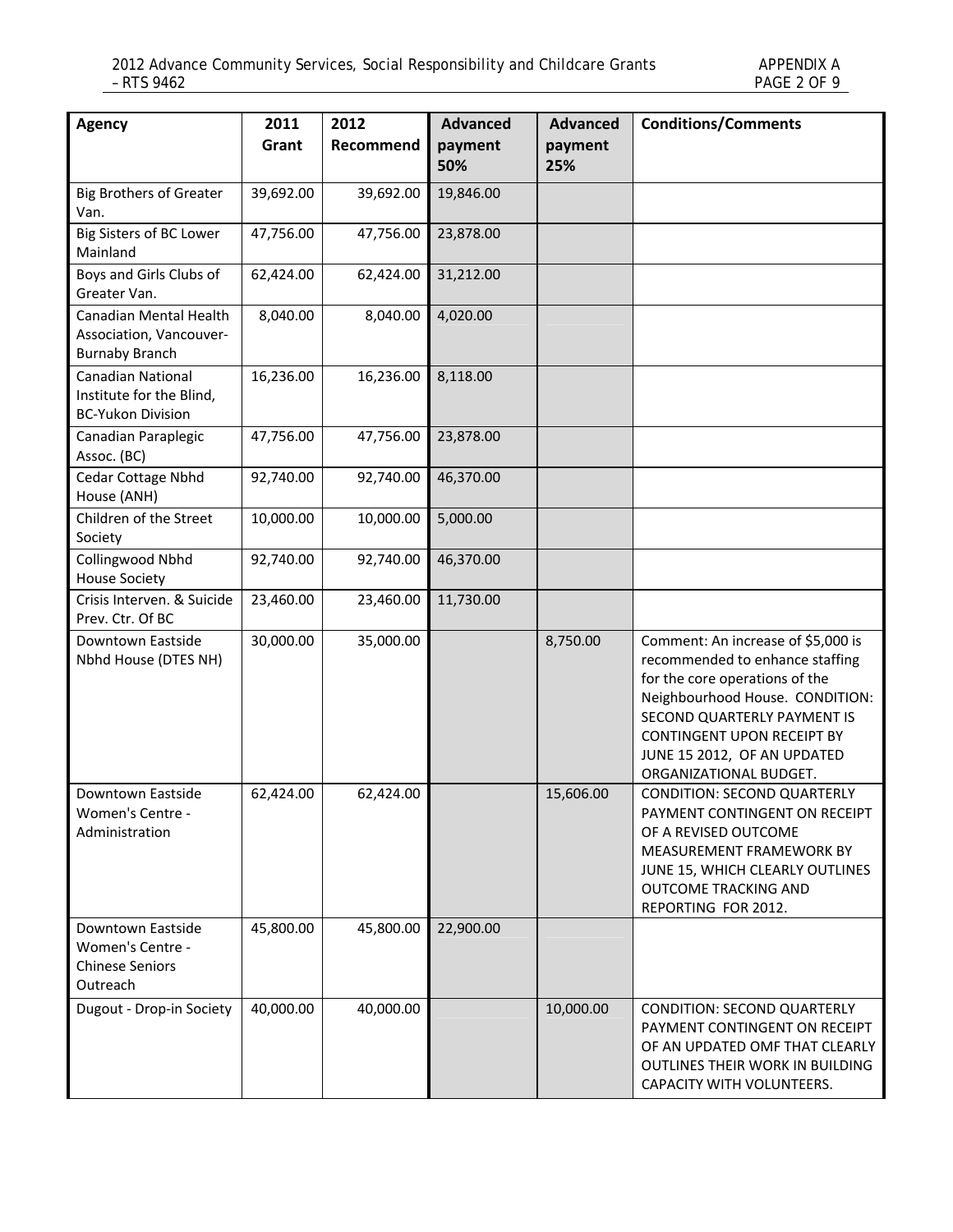| <b>Agency</b>                                                    | 2011<br>Grant | 2012<br>Recommend | <b>Advanced</b><br>payment | <b>Advanced</b><br>payment | <b>Conditions/Comments</b>                                                                                                                                                                                                                                                                                                                                                                                                      |
|------------------------------------------------------------------|---------------|-------------------|----------------------------|----------------------------|---------------------------------------------------------------------------------------------------------------------------------------------------------------------------------------------------------------------------------------------------------------------------------------------------------------------------------------------------------------------------------------------------------------------------------|
|                                                                  |               |                   | 50%                        | 25%                        |                                                                                                                                                                                                                                                                                                                                                                                                                                 |
| <b>Eastside Family Place</b><br>Society                          | 56,248.00     | 56,248.00         | 28,124.00                  |                            |                                                                                                                                                                                                                                                                                                                                                                                                                                 |
| Family Services -<br>Directions - Outreach &<br>After Hours      | 79,708.00     | 79,708.00         | 39,854.00                  |                            |                                                                                                                                                                                                                                                                                                                                                                                                                                 |
| Family Services -<br><b>Vancouver Counselling</b><br>Program     | 25,000.00     | 25,000.00         | 12,500.00                  |                            |                                                                                                                                                                                                                                                                                                                                                                                                                                 |
| Four Eleven Seniors<br>Centre Soc.- Info and<br>Referral         | 75,868.00     | 55,000.00         |                            | 13,750.00                  | CONDITION: SECOND QUARTERLY<br>PAYMENT IS CONTINGENT ON<br>RECEIPT BY JUNE 15 2012, OF AN<br>UPDATED OMF OUTLINING SCOPE<br>OF WORK FOR THE BALANCE OF<br>2012 AND CONFIRMATION OF A<br>NEW OPERATING LOCATION THAT<br>WILL ENSURE CONTINUED<br>PROVISION OF SERVICE.                                                                                                                                                           |
| Frog Hollow Nbhd<br>House (ANH)                                  | 77,480.00     | 82,480.00         | 41,240.00                  |                            |                                                                                                                                                                                                                                                                                                                                                                                                                                 |
| Frog Hollow<br>Neighbourhood House -<br>Youth Skills             | 26,264.00     | 26,264.00         | 13,132.00                  |                            | Comment: The program should<br>develop additional activities and<br>stronger outcomes related to 1)<br>engaging youth who need extra<br>supports, who are at risk, or<br>encountering barriers to<br>achievement, and 2) building<br>support networks and transferring<br>the knowledge learned through the<br>program to vulnerable and/or multi-<br>barriered youth.                                                          |
| Gordon Nbhd House<br>(ANH)                                       | 59,160.00     | 59,160.00         |                            | 14,790.00                  | <b>CONDITIONS: SECOND QUARTERLY</b><br>PAYMENT CONTINGENT ON 1) A<br>SUMMARY REPORT OUTLINING THE<br>NEIGHBOURHOOD HOUSE'S<br>OVERALL FUNDING OUTLOOK AND<br>STRATEGY FOR 2012, AND 2)<br>RECEIPT OF A REVISED OUTCOME<br>MEASUREMENT FRAMEWORK BY<br>JUNE 15, WHICH CLEARLY OUTLINES<br><b>GORDON'S CORE PROGRAMMING</b><br>AND HOW THE NEIGHBOURHOOD<br>HOUSE WILL BE TRACKING AND<br>REPORTING RELATED OUTCOMES<br>FOR 2012. |
| Greater Vancouver Law<br>Students' Legal Advice<br>Soc (GVLSLAS) | 44,136.00     | 44,136.00         | 22,068.00                  |                            |                                                                                                                                                                                                                                                                                                                                                                                                                                 |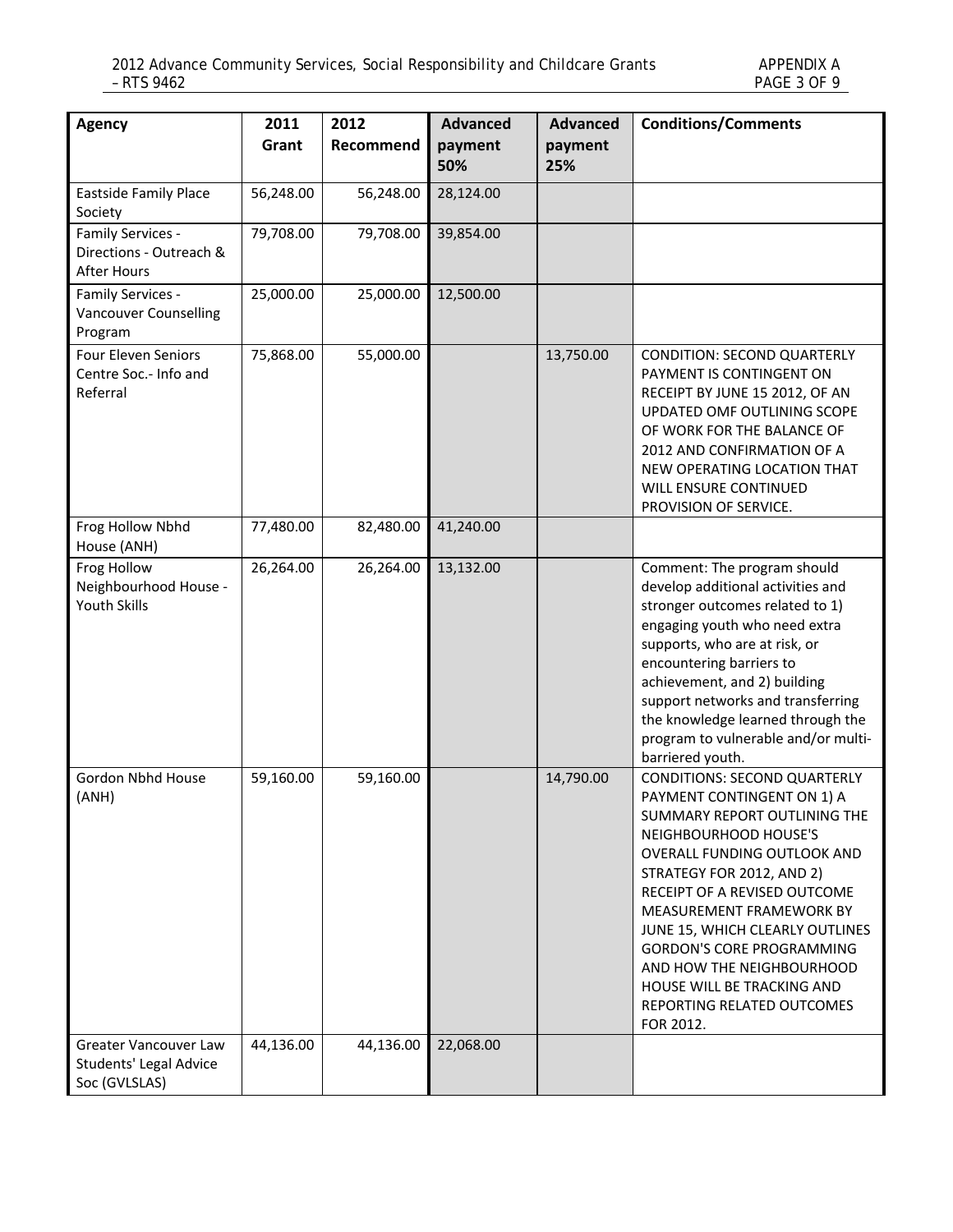| <b>Agency</b>                                                              | 2011<br>Grant | 2012<br>Recommend | <b>Advanced</b><br>payment<br>50% | <b>Advanced</b><br>payment<br>25% | <b>Conditions/Comments</b>                                                                                                                                                                                                                                                                                                                                                                               |
|----------------------------------------------------------------------------|---------------|-------------------|-----------------------------------|-----------------------------------|----------------------------------------------------------------------------------------------------------------------------------------------------------------------------------------------------------------------------------------------------------------------------------------------------------------------------------------------------------------------------------------------------------|
| <b>Hastings Community</b><br>Assoc-Family<br>Enrichment Ctr                | 36,764.00     | 30,000.00         |                                   | 7,500.00                          | <b>CONDITION: SECOND QUARTERLY</b><br>PAYMENT CONTINGENT ON RECEIPT<br>OF A MONITORING PLAN THAT<br>FOCUSES ON IMPACTS OF THE<br>PROGRAMS DIRECTLY FUNDED BY<br>THE CITY. YEAR-END REPORTING<br>FOR 2012 SHOULD SPECIFICALLY<br>IDENTIFY THE OUTCOMES OF CITY-<br>FUNDED PROGRAMS, WITH<br>PARTICULAR MENTION OF HOW<br>SERVICES ARE TARGETED TO, AND<br>THEIR IMPACTS ON,<br>DISADVANTAGED POPULATIONS. |
| HIM (Health Initiatives<br>for Men) Society                                | 13,040.00     | 15,040.00         | 7,520.00                          |                                   | Comment: New Grant: Funding of<br>\$15,040 is to continue work related<br>to prevention and exiting for male<br>sex-trade workers previously<br>sponsored by PEERS.                                                                                                                                                                                                                                      |
| Immigrant Svcs Soc of<br><b>BC - MY Circle Program</b>                     | 47,500.00     | 47,500.00         | 23,750.00                         |                                   |                                                                                                                                                                                                                                                                                                                                                                                                          |
| Inland Refugee Soc. of<br>BC                                               | 52,800.00     | 52,800.00         | 26,400.00                         |                                   |                                                                                                                                                                                                                                                                                                                                                                                                          |
| Japanese Community<br>Volunteer Assoc-Tonari<br>Gumi                       | 31,000.00     | 24,000.00         |                                   | 6,000.00                          | Comment: Recommend reduced<br>amount of funding. Organization<br>received \$31,000 in 2010. Staff<br>recommend a grant in the amount<br>of \$24,000 at this time because<br>other applications better reflect City<br>priorities and stronger outcomes,<br>and were therefore rated higher.                                                                                                              |
| Jewish Family Services<br>Agency                                           | 15,804.00     | 15,804.00         | 7,902.00                          |                                   |                                                                                                                                                                                                                                                                                                                                                                                                          |
| Justice Education Soc of<br><b>BC (former Law Courts</b><br>Edu Soc of BC) | 26,080.00     |                   | 26,080.00 13,040.00               |                                   |                                                                                                                                                                                                                                                                                                                                                                                                          |
| Kettle Friendship Soc.                                                     | 67,624.00     | 67,624.00         | 33,812.00                         |                                   |                                                                                                                                                                                                                                                                                                                                                                                                          |
| KidSafe Project Society,<br>The                                            | 25,924.00     | 35,316.00         | 17,658.00                         |                                   | Comment: An increase of \$9,392 is<br>recommended to support Child<br>Support Workers during extended<br>VSB breaks.                                                                                                                                                                                                                                                                                     |
| Kitsilano Nbhd House<br>(ANH)                                              | 65,720.00     | 65,720.00         | 32,860.00                         |                                   |                                                                                                                                                                                                                                                                                                                                                                                                          |
| Kitsilano Nbhd House-<br>Seniors Links<br>Coordinator                      | 10,200.00     | 10,200.00         | 5,100.00                          |                                   |                                                                                                                                                                                                                                                                                                                                                                                                          |
| Kiwassa Nbhd Services<br>Assoc                                             | 92,740.00     | 92,740.00         | 46,370.00                         |                                   |                                                                                                                                                                                                                                                                                                                                                                                                          |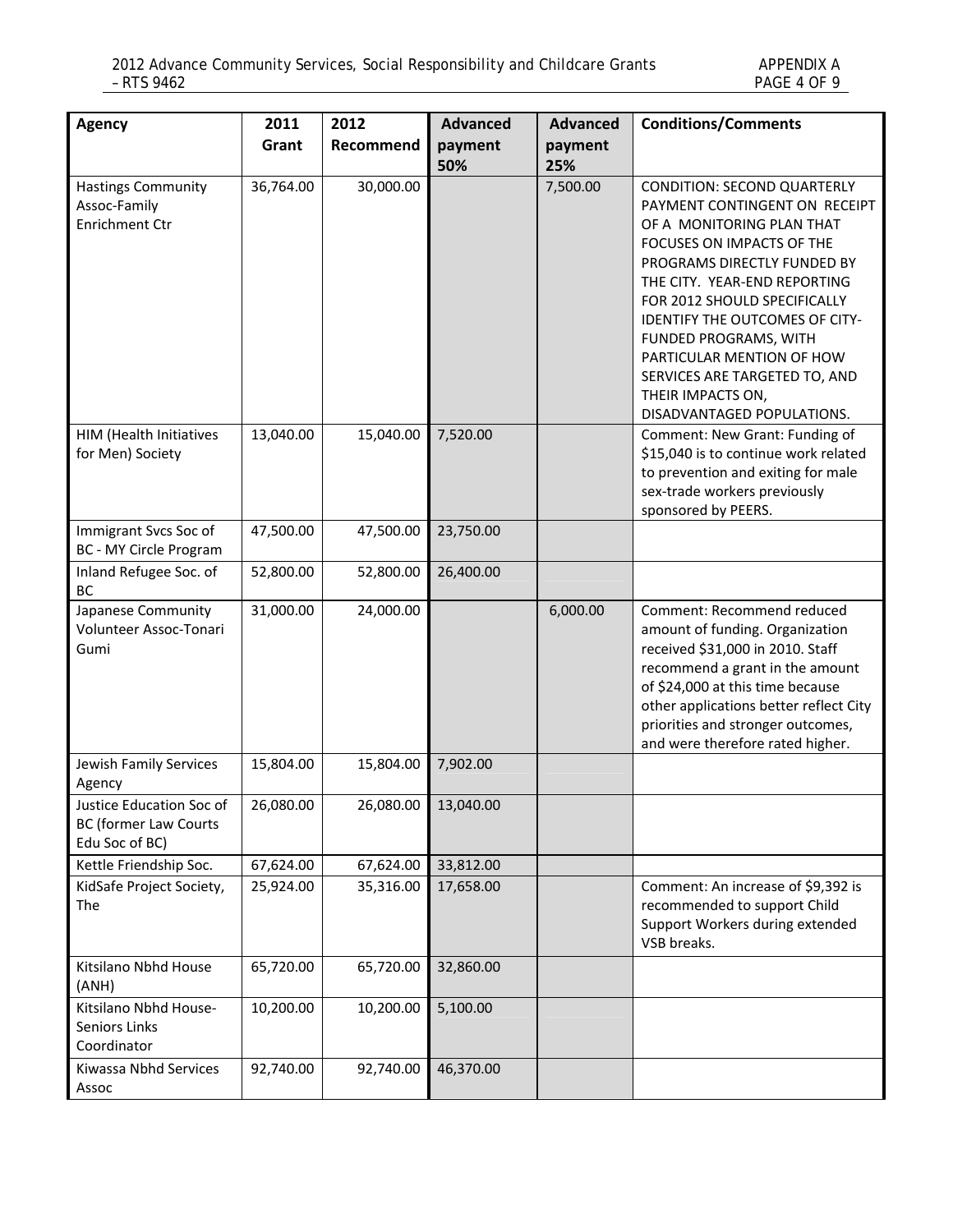| <b>Agency</b>                                                   | 2011<br>Grant | 2012<br>Recommend | <b>Advanced</b><br>payment<br>50% | <b>Advanced</b><br>payment<br>25% | <b>Conditions/Comments</b>                                                                                                                                                                                                                      |
|-----------------------------------------------------------------|---------------|-------------------|-----------------------------------|-----------------------------------|-------------------------------------------------------------------------------------------------------------------------------------------------------------------------------------------------------------------------------------------------|
| Kiwassa Nbhd Services<br>Assoc-Youth Programs                   | 31,212.00     | 31,212.00         | 15,606.00                         |                                   |                                                                                                                                                                                                                                                 |
| La Boussole, Centre<br>Communautaire Societe                    | 14,568.00     | 14,568.00         | 7,284.00                          |                                   |                                                                                                                                                                                                                                                 |
| Learning Disabilities<br>Assoc. of BC, The                      | 23,408.00     | 23,408.00         | 11,704.00                         |                                   |                                                                                                                                                                                                                                                 |
| Leave Out Violence<br>(LOVE) British Columbia                   | 25,808.00     | 25,808.00         | 12,904.00                         |                                   |                                                                                                                                                                                                                                                 |
| Little Mountain Nbhd<br>House Soc                               | 70,340.00     | 70,340.00         | 35,170.00                         |                                   |                                                                                                                                                                                                                                                 |
| Little Mountain Nbhd<br><b>House Soc-Early Years</b><br>Project | 20,808.00     | 20,808.00         | 10,404.00                         |                                   |                                                                                                                                                                                                                                                 |
| Little Mountain Nbhd<br>House Soc-Learning is<br>First (LIFT)   | 5,000.00      | 6,000.00          | 3,000.00                          |                                   |                                                                                                                                                                                                                                                 |
| Marpole Oakridge Area<br>Council-Forever<br>Learning            | 37,024.00     | 37,024.00         |                                   | 9,256.00                          | <b>CONDITION: SECOND QUARTERLY</b><br>PAYMENT CONTINGENT ON RECEIPT<br>OF UPDATED INFORMATION ON<br>ORGANIZATION'S FINANCES AND<br>FUNDED PROGRAM ACTIVITIES.                                                                                   |
| Marpole Oakridge<br>Family Place Soc.                           | 42,144.00     | 42,144.00         | 21,072.00                         |                                   |                                                                                                                                                                                                                                                 |
| MOSAIC - Community<br>Development                               | 79,276.00     | 79,276.00         | 39,638.00                         |                                   |                                                                                                                                                                                                                                                 |
| <b>MOSAIC - Connecting</b><br><b>Fathers</b>                    | 10,000.00     | 14,000.00         | 7,000.00                          |                                   |                                                                                                                                                                                                                                                 |
| MOSAIC - Vietnamese<br><b>Family Counselling</b><br>Project     | 44,228.00     | 44,228.00         | 22,114.00                         |                                   |                                                                                                                                                                                                                                                 |
| MPA - Motivation,<br>Power & Achievement<br>Society             | 10,500.00     | 10,500.00         | 5,250.00                          |                                   |                                                                                                                                                                                                                                                 |
| Mt. Pleasant Family<br>Centre Soc.                              | 66,616.00     | 66,616.00         | 33,308.00                         |                                   |                                                                                                                                                                                                                                                 |
| Mt. Pleasant Nbhd<br>House (ANH)                                | 67,720.00     | 67,720.00         | 33,860.00                         |                                   |                                                                                                                                                                                                                                                 |
| Mt. Pleasant<br>Neighbourhood House -<br>Family Drop-in         | 10,404.00     | 10,404.00         |                                   | 2,601.00                          | CONDITION: SECOND QUARTERLY<br>PAYMENT CONTINGENT ON RECEIPT<br>OF A REVISED OUTCOME<br>MEASUREMENT FRAMEWORK BY<br>JUNE 15 THAT CLEARLY OUTLINES<br>HOW THEY WILL BE TRACKING AND<br>REPORTING OUTCOMES RELATED TO<br>FAMILIES SERVED IN 2012. |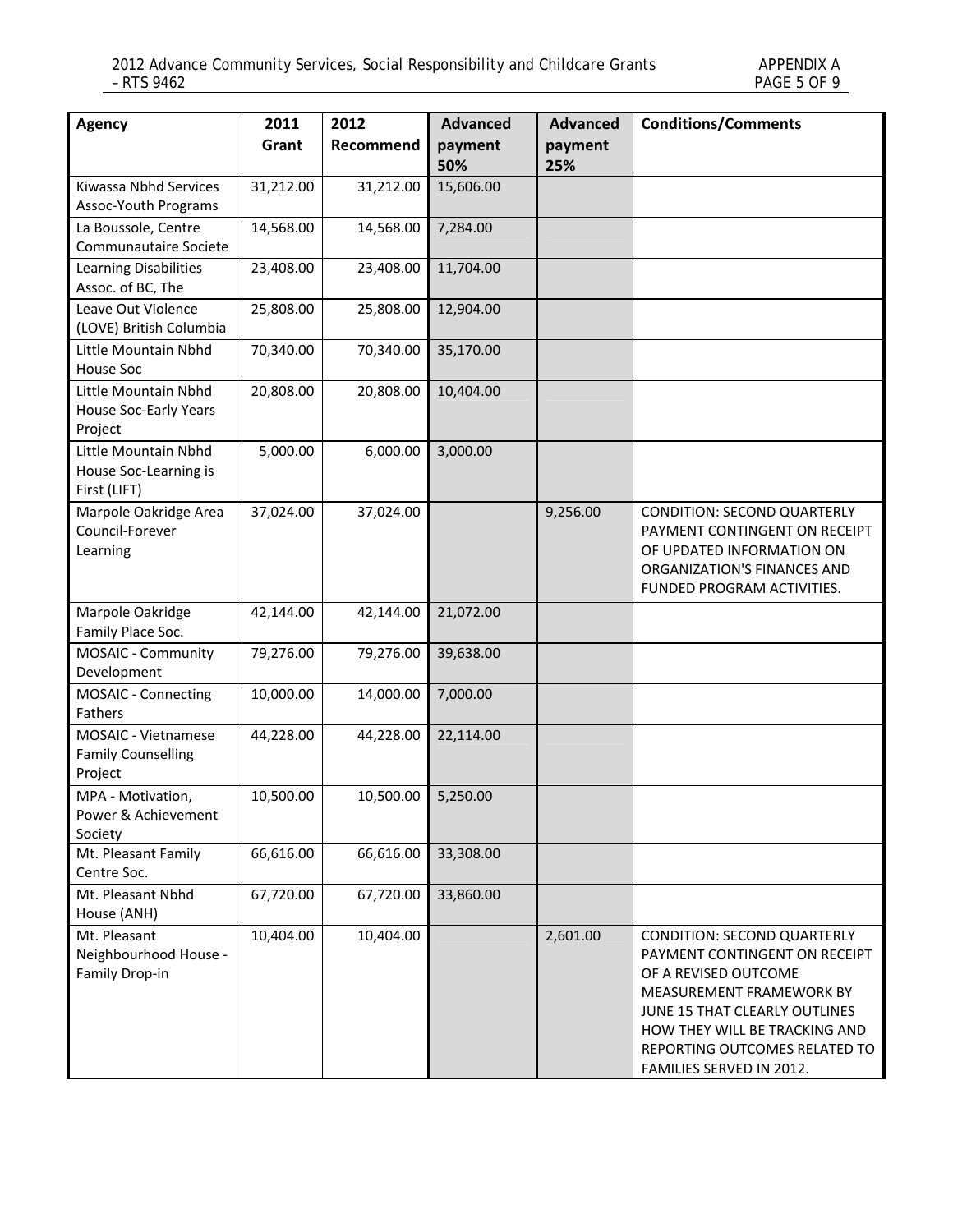| <b>Agency</b>                                                              | 2011<br>Grant | 2012<br>Recommend | <b>Advanced</b><br>payment<br>50% | <b>Advanced</b><br>payment<br>25% | <b>Conditions/Comments</b>                                                                                                                                                                                                                                                                  |
|----------------------------------------------------------------------------|---------------|-------------------|-----------------------------------|-----------------------------------|---------------------------------------------------------------------------------------------------------------------------------------------------------------------------------------------------------------------------------------------------------------------------------------------|
| <b>Multicultural Helping</b><br><b>House Society</b>                       | 46,708.00     | 51,708.00         | 25,854.00                         |                                   | Comment: An increase of \$5,000 is<br>recommended to enhance staffing<br>for core operations of the newly<br>expanded facility. A year-end report<br>is requested, due on December 1,<br>2013.                                                                                              |
| <b>NEC Native Education</b><br>College (Urban Native<br>Indian Ed)         | 26,008.00     | 26,008.00         | 13,004.00                         |                                   |                                                                                                                                                                                                                                                                                             |
| Network of Inner City<br>Comm. Services Soc.-<br>Van Roving Leaders        | 25,500.00     | 25,500.00         | 12,750.00                         |                                   |                                                                                                                                                                                                                                                                                             |
| PACE - Providing<br>Alternatives, Counselling<br>& Education Soc.          | 58,780.00     | 58,780.00         |                                   | 14,695.00                         | <b>CONDITION: ALL QUARTERLY</b><br>PAYMENTS CONTINGENT ON AN<br>UPDATE REPORT OUTLINING PACE'S<br>CASH FLOW SITUATION AND<br>OVERALL FUNDING OUTLOOK FOR<br>2012, WITH ANY CORRESPONDING<br>PROGRAMMING CHANGES<br>REFLECTED IN A REVISED OUTCOME<br>MEASUREMENT FRAMEWORK IF<br>NECESSARY. |
| Pacific Comm. Res<br>Society - Broadway<br>Youth Res.Ctre                  | 35,872.00     | 36,372.00         | 18,186.00                         |                                   |                                                                                                                                                                                                                                                                                             |
| Pacific Comm. Res.<br>Society - Vietnamese<br>Youth                        | 47,756.00     | 47,756.00         | 23,878.00                         |                                   |                                                                                                                                                                                                                                                                                             |
| Pacific Immigrant<br><b>Resources Society (PIRS)</b><br>- LEAD Program     | 20,368.00     | 20,368.00         | 10,184.00                         |                                   |                                                                                                                                                                                                                                                                                             |
| Pacific Immigrant<br><b>Resources Society (PIRS)</b><br>- Outreach Workers | 55,272.00     | 55,272.00         | 27,636.00                         |                                   |                                                                                                                                                                                                                                                                                             |
| Pacific Post Partum<br><b>Support Society</b>                              | 17,684.00     | 17,684.00         | 8,842.00                          |                                   |                                                                                                                                                                                                                                                                                             |
| PeerNetBC - Kinex                                                          | 31,836.00     | 31,836.00         | 15,918.00                         |                                   |                                                                                                                                                                                                                                                                                             |
| PFAME - Qmunity<br>(formerly Centre) Gay &<br>Lesbian Services             | 30,600.00     | 30,600.00         | 15,300.00                         |                                   |                                                                                                                                                                                                                                                                                             |
| PFAME - Qmunity GAB<br>Youth Services                                      | 31,136.00     | 31,136.00         | 15,568.00                         |                                   |                                                                                                                                                                                                                                                                                             |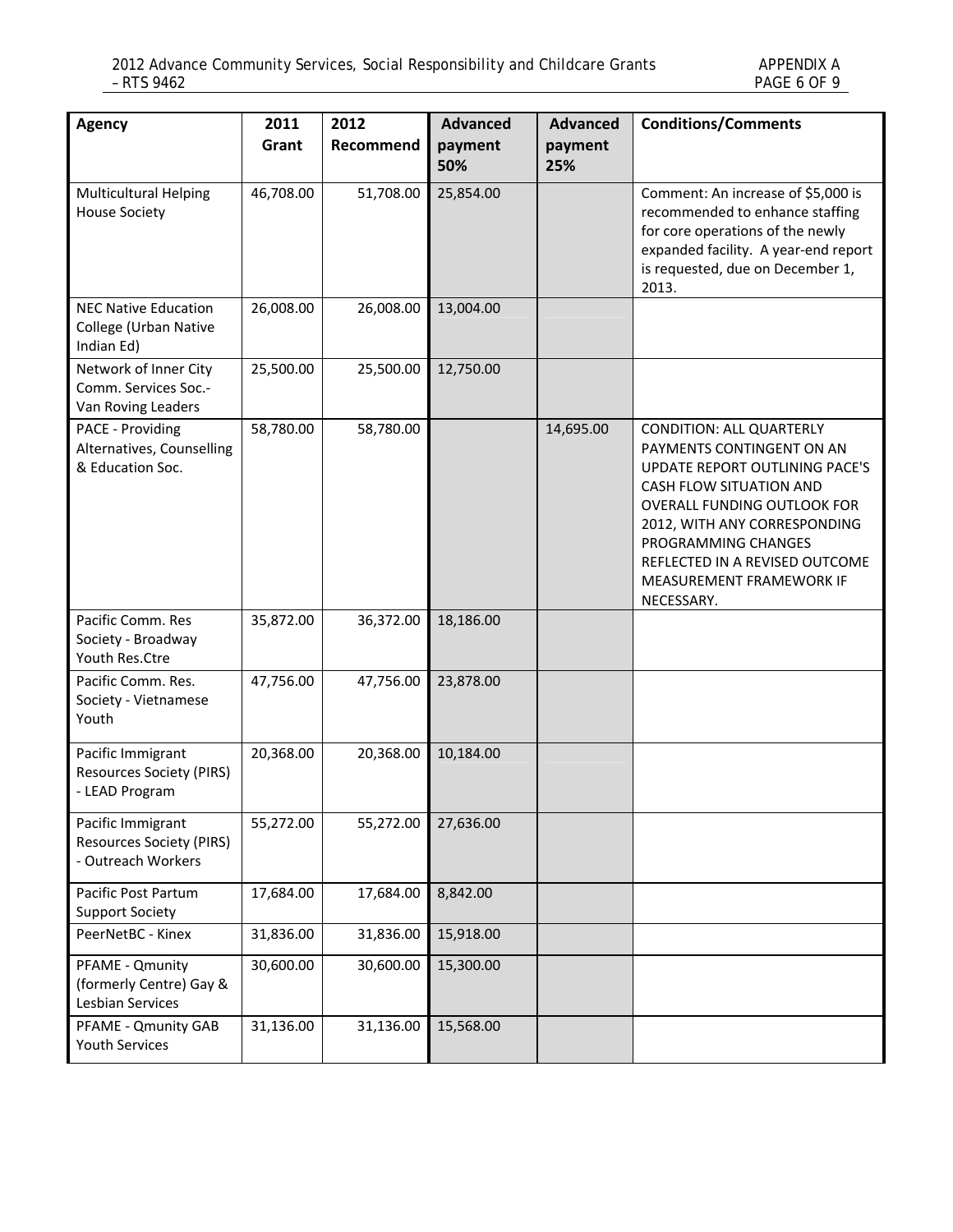| <b>Agency</b>                                                             | 2011<br>Grant | 2012<br>Recommend | <b>Advanced</b><br>payment<br>50% | <b>Advanced</b><br>payment<br>25% | <b>Conditions/Comments</b>                                                                                                                                                                                                   |
|---------------------------------------------------------------------------|---------------|-------------------|-----------------------------------|-----------------------------------|------------------------------------------------------------------------------------------------------------------------------------------------------------------------------------------------------------------------------|
| Philippine Women<br>Centre of BC                                          | 18,572.00     | 18,572.00         |                                   | 4,643.00                          | <b>CONDITION: SECOND QUARTERLY</b><br>PAYMENT IS CONTINGENT ON<br>RECEIPT BY JUNE 15 2012, OF A<br>PLAN OUTLINING HOW THEY WILL<br>WORK MORE CLOSELY WITH OTHER<br>ORGANIZATIONS THAT SUPPORT A<br>SIMILAR POPULATION GROUP. |
| <b>PLEA Community</b><br>Services Society of BC -<br>KidStart             | 25,880.00     | 25,880.00         | 12,940.00                         |                                   |                                                                                                                                                                                                                              |
| Red Fox Healthy Living<br>Society-Leadership                              | 19,000.00     | 29,000.00         | 14,500.00                         |                                   | Comment: An increase of \$10,000 is<br>recommended to more fully support<br>the role of the ED.                                                                                                                              |
| Renfrew-Collingwood<br>Seniors' Soc.                                      | 16,856.00     | 16,856.00         | 8,428.00                          |                                   |                                                                                                                                                                                                                              |
| South Granville Seniors<br>Friendship Centre Soc.                         | 35,336.00     | 40,336.00         | 20,168.00                         |                                   |                                                                                                                                                                                                                              |
| South Granville Seniors<br>Friendship Ctre Soc-<br>Spanish Outreach       | 21,108.00     | 21,108.00         | 10,554.00                         |                                   |                                                                                                                                                                                                                              |
| South Vancouver Family<br>Place - Vancouver Life<br><b>Skills Society</b> | 57,120.00     | 57,120.00         | 28,560.00                         |                                   |                                                                                                                                                                                                                              |
| South Vancouver Nbhd<br>House - S. Van Srs'<br>Council                    | 40,744.00     | 40,744.00         | 20,372.00                         |                                   |                                                                                                                                                                                                                              |
| South Vancouver Nbhd<br>House (ANH)                                       | 92,740.00     | 92,740.00         | 46,370.00                         |                                   |                                                                                                                                                                                                                              |
| <b>Strathcona Community</b><br>Centre Association -<br>S.O.S.             | 42,372.00     | 42,372.00         | 21,186.00                         |                                   |                                                                                                                                                                                                                              |
| <b>SUCCESS - Counselling</b><br>Service for the Chinese<br>Community      | 46,820.00     | 46,820.00         | 23,410.00                         |                                   |                                                                                                                                                                                                                              |
| <b>SUCCESS - Seniors QOL</b><br>Prog.                                     | 40,840.00     | 40,840.00         | 20,420.00                         |                                   |                                                                                                                                                                                                                              |
| <b>SUCCESS - Youth At Risk</b><br>Program                                 | 67,200.00     | 67,200.00         | 33,600.00                         |                                   |                                                                                                                                                                                                                              |
| Taiwanese Canadian<br>Cultural Soc. - Golden<br>Age Centre                | 10,000.00     | 8,000.00          |                                   | 2,000.00                          | Comment: The funded services need<br>to demonstrate stronger outcomes<br>on meeting the needs of isolated<br>seniors and those who require<br>outreach and support.                                                          |
| Tenant Resource &<br><b>Advisory Centre Society</b><br>- TRAC             | 45,000.00     | 45,000.00         | 22,500.00                         |                                   |                                                                                                                                                                                                                              |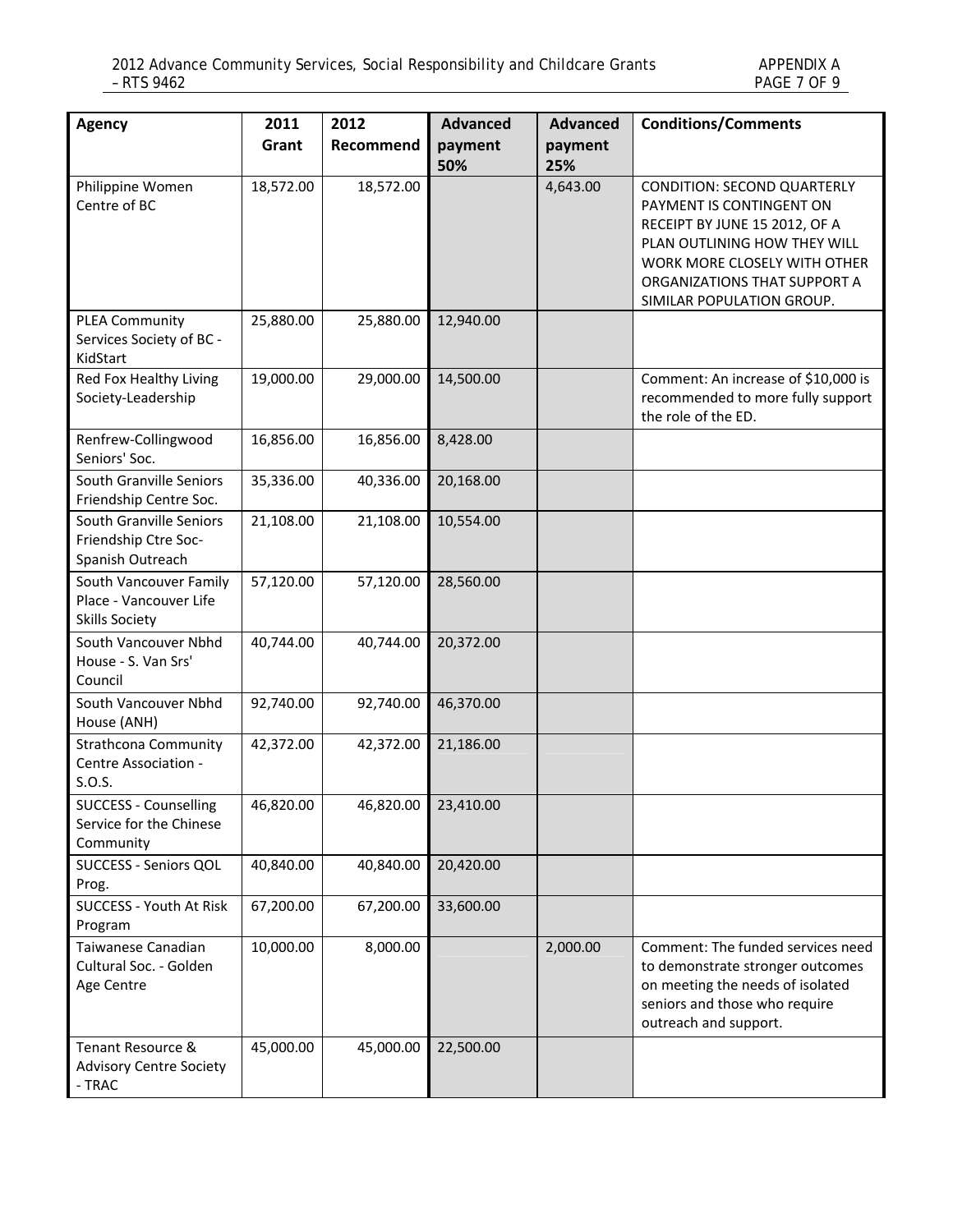| <b>Agency</b>                                                              | 2011      | 2012      | <b>Advanced</b> | <b>Advanced</b> | <b>Conditions/Comments</b>                                                                                                                                                                                                                                                                                                                                                                             |
|----------------------------------------------------------------------------|-----------|-----------|-----------------|-----------------|--------------------------------------------------------------------------------------------------------------------------------------------------------------------------------------------------------------------------------------------------------------------------------------------------------------------------------------------------------------------------------------------------------|
|                                                                            | Grant     | Recommend | payment<br>50%  | payment<br>25%  |                                                                                                                                                                                                                                                                                                                                                                                                        |
| Tetra Society of North<br>America                                          | 10,200.00 | 10,200.00 | 5,100.00        |                 |                                                                                                                                                                                                                                                                                                                                                                                                        |
| Theatre for Living Soc.<br>(Headlines Theatre)                             | 16,484.00 | 16,484.00 | 8,242.00        |                 |                                                                                                                                                                                                                                                                                                                                                                                                        |
| Thunderbird Nbhd<br>Assoc. - Family Place                                  | 40,000.00 | 40,000.00 | 20,000.00       |                 |                                                                                                                                                                                                                                                                                                                                                                                                        |
| <b>Urban Native Youth</b><br>Assoc. (UNYA) -<br>Outreach                   | 46,056.00 | 46,056.00 | 23,028.00       |                 |                                                                                                                                                                                                                                                                                                                                                                                                        |
| Vancouver Assoc. for<br>Survivors of Torture -<br><b>VAST</b>              | 24,448.00 | 24,448.00 | 12,224.00       |                 |                                                                                                                                                                                                                                                                                                                                                                                                        |
| <b>Vancouver Community</b><br>Network                                      | 25,100.00 | 25,100.00 | 12,550.00       |                 |                                                                                                                                                                                                                                                                                                                                                                                                        |
| Vancouver Rape Relief &<br>Women's Shelter                                 | 33,304.00 | 33,304.00 | 16,652.00       |                 |                                                                                                                                                                                                                                                                                                                                                                                                        |
| Vancouver Recovery<br>Club                                                 | 32,024.00 | 32,024.00 | 16,012.00       |                 |                                                                                                                                                                                                                                                                                                                                                                                                        |
| Vancouver Second Mile<br>Soc-DTES Nbhd Helpers                             | 45,344.00 | 45,344.00 | 22,672.00       |                 |                                                                                                                                                                                                                                                                                                                                                                                                        |
| Vancouver Second Mile<br>Soc-DTES Seniors'<br>Centre                       | 32,092.00 | 32,092.00 | 16,046.00       |                 |                                                                                                                                                                                                                                                                                                                                                                                                        |
| Vancouver Second Mile<br>Soc-Dtn. S. Nbhd<br>Helpers                       | 24,332.00 | 24,332.00 | 12,166.00       |                 |                                                                                                                                                                                                                                                                                                                                                                                                        |
| Vancouver Second Mile<br>Soc-Nbhd Helpers<br>Chinese Outreach Proj.        | 28,972.00 | 28,972.00 | 14,486.00       |                 |                                                                                                                                                                                                                                                                                                                                                                                                        |
| Vancouver Society of<br>Children's Centres<br><b>VSOCC-Family Programs</b> | 20,500.00 | 10,000.00 | 5,000.00        |                 | Comment: Reduction in funding<br>recommended because funding is<br>limited and other applicants rated<br>higher in priority. Staff note the<br>primary focus of the funded services<br>is not on residents who are<br>experiencing social, physical, and/or<br>economic disadvantages and/or who<br>face discrimination, and that other<br>family resource programs<br>demonstrated stronger outcomes. |
| Vancouver Volunteer<br>Centre-Vantage Point                                | 28,144.00 | 28,144.00 | 14,072.00       |                 |                                                                                                                                                                                                                                                                                                                                                                                                        |
| Watari Research Assoc. -<br>Comm Youth Outreach                            | 60,576.00 | 60,576.00 | 30,288.00       |                 |                                                                                                                                                                                                                                                                                                                                                                                                        |
| <b>West End Seniors</b><br>Network                                         | 47,756.00 | 47,756.00 | 23,878.00       |                 |                                                                                                                                                                                                                                                                                                                                                                                                        |
| West Side Family Place                                                     | 38,820.00 | 38,820.00 | 19,410.00       |                 |                                                                                                                                                                                                                                                                                                                                                                                                        |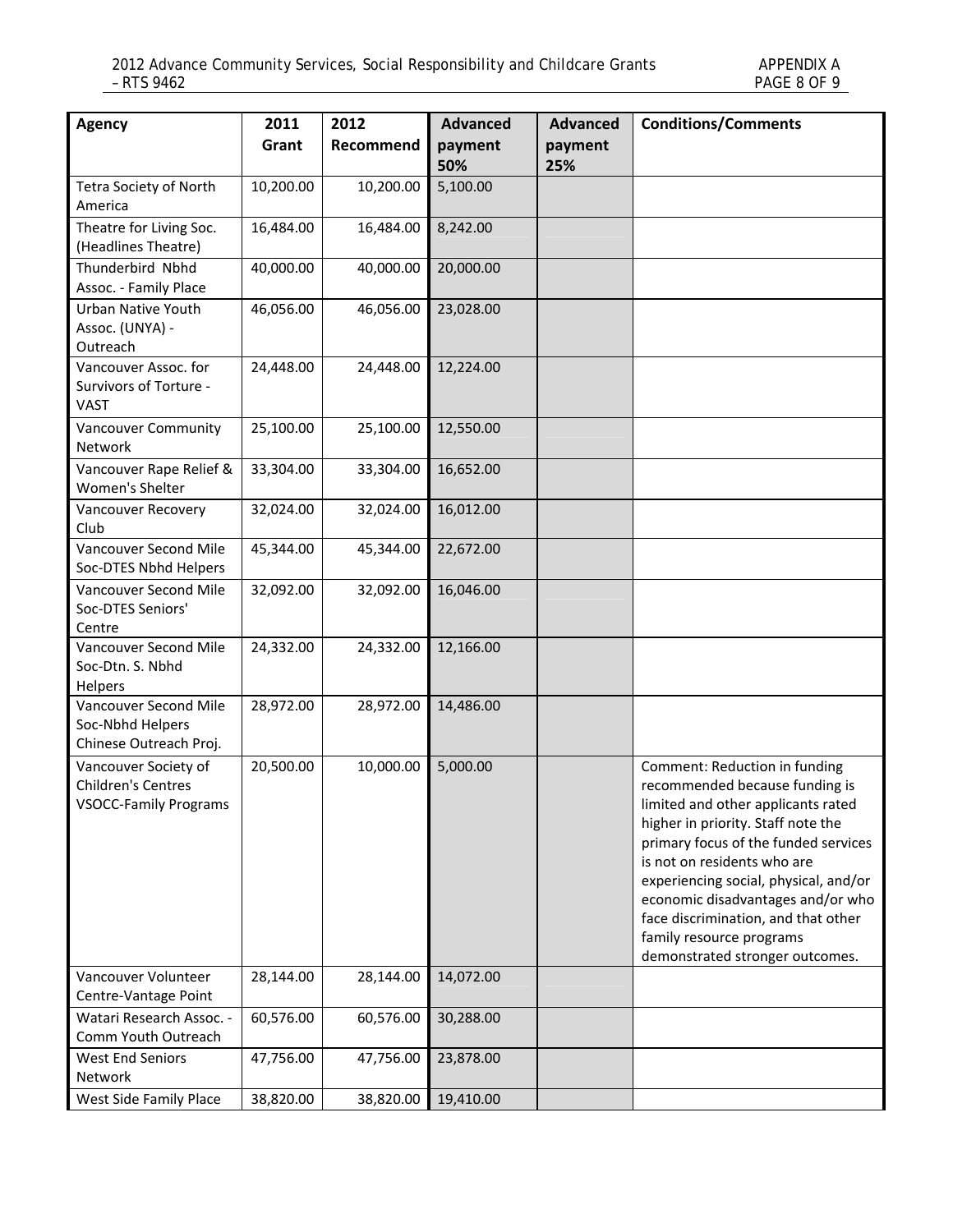| Agency                                                          | 2011<br>Grant | 2012<br><b>Recommend</b> | <b>Advanced</b><br>payment<br>50% | <b>Advanced</b><br>payment<br>25% | <b>Conditions/Comments</b> |
|-----------------------------------------------------------------|---------------|--------------------------|-----------------------------------|-----------------------------------|----------------------------|
| Western Institute for<br>the Deaf and Hard of<br><b>Hearing</b> | 10,200.00     | 10,200.00                | 5,100.00                          |                                   |                            |
| WISH Drop-In Centre<br>Society                                  | 79,692.00     | 79,692.00                | 39,846.00                         |                                   |                            |
| Women Against<br>Violence Against<br>Women                      | 41,616.00     | 41,616.00                | 20,808.00                         |                                   |                            |
| YWCA - Crabtree Corner                                          | 56,868.00     | 56,868.00                | 28,434.00                         |                                   |                            |
| <b>YWCA - Single Mothers</b><br><b>Support Services</b>         | 21,224.00     | 21,224.00                | 10,612.00                         |                                   |                            |
| <b>TOTAL</b>                                                    |               |                          | 1,791,448.00                      | 121,376.00                        |                            |
|                                                                 |               |                          |                                   | 1,912,824.00                      |                            |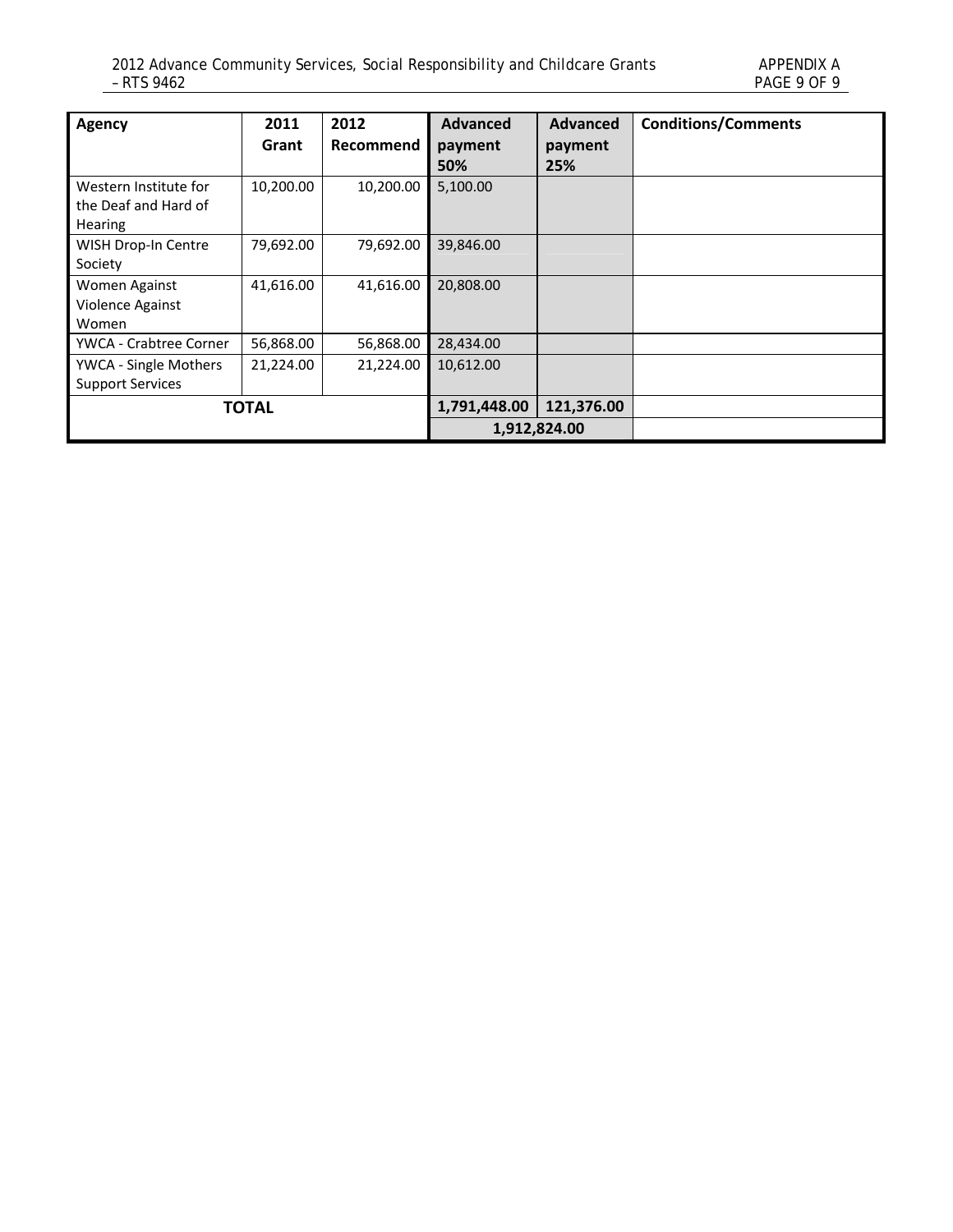# **2012 Advance Grants to Social Responsibility Fund Applicants**

| <b>Agency</b>                                                               | <b>SRF 2011</b> | 2012<br>Recommend | 50% advance |
|-----------------------------------------------------------------------------|-----------------|-------------------|-------------|
| <b>Pivot Legal Society</b>                                                  | 5,000.00        | 5,000.00          | 2,500.00    |
| <b>Strathcona Community Centre</b><br><b>Association - Food Coordinator</b> | 25,000.00       | 25,000.00         | 12,500.00   |
| First Funds Society-Community<br>Voice Mail                                 | 15,000.00       | 20,000.00         | 10,000.00   |
| Vancouver Area Network Drug<br>Users (VANDU) - DTES Market                  | 20,000.00       | 20,000.00         | 10,000.00   |
| Carnegie Home Ground                                                        | 10,000.00       | 10,000.00         | 5,000.00    |
|                                                                             | 40,000.00       |                   |             |